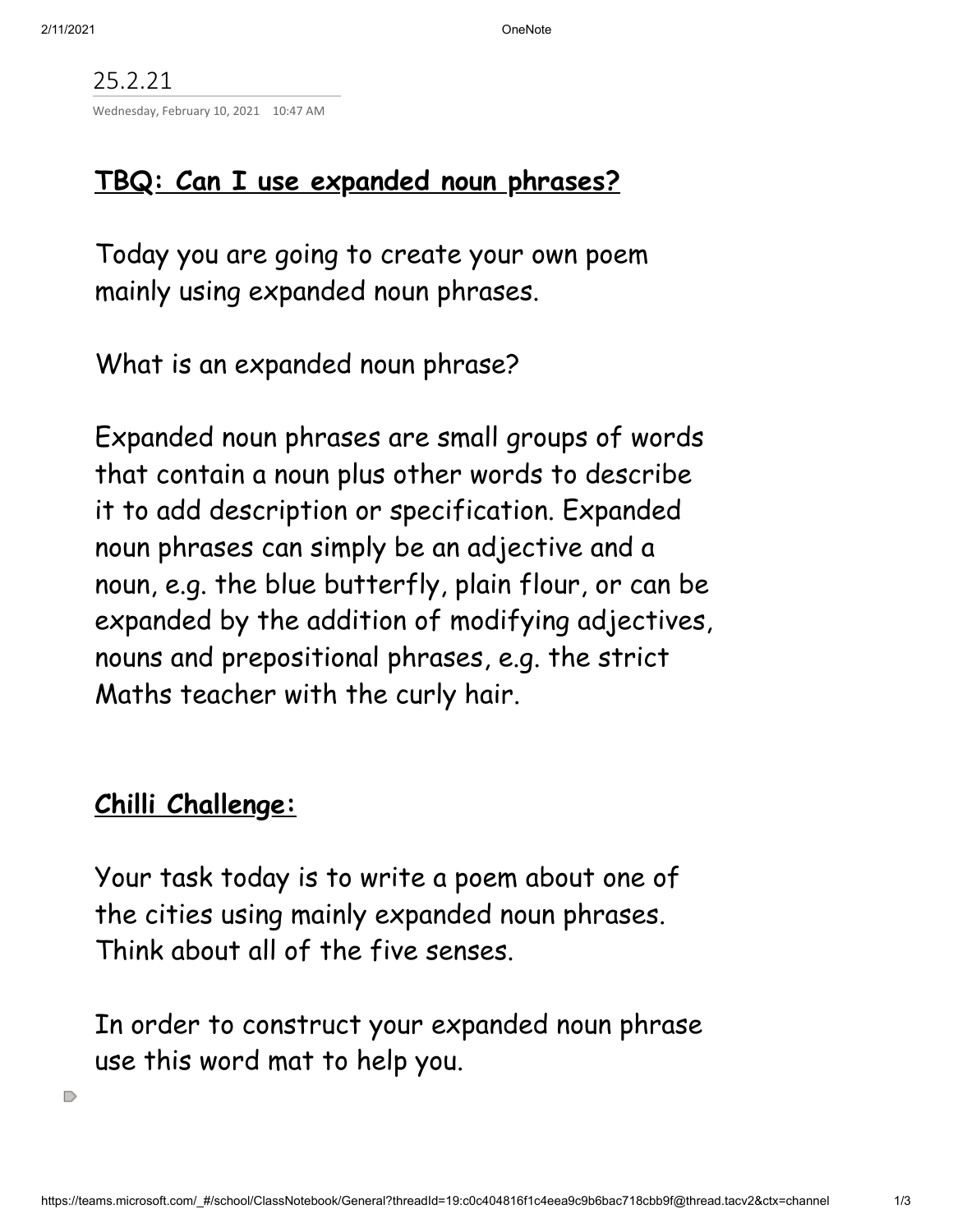| <b>Constructing an Expanded Noun Phrase</b><br>A noun is a thing, person or idea. An expanded noun phrase provides extra information about the noun. You can use a determiner,<br>adjectives and a prepositional phrase within your expanded noun phrase to describe and specify details about the noun. |                                                                                                                                                                                                                                                                                                                                      |                                                                                                                                                                                                                                         |                                                                                                                                                                                                                                                                                                                                                                        |
|----------------------------------------------------------------------------------------------------------------------------------------------------------------------------------------------------------------------------------------------------------------------------------------------------------|--------------------------------------------------------------------------------------------------------------------------------------------------------------------------------------------------------------------------------------------------------------------------------------------------------------------------------------|-----------------------------------------------------------------------------------------------------------------------------------------------------------------------------------------------------------------------------------------|------------------------------------------------------------------------------------------------------------------------------------------------------------------------------------------------------------------------------------------------------------------------------------------------------------------------------------------------------------------------|
| Determiner                                                                                                                                                                                                                                                                                               | Adjectives                                                                                                                                                                                                                                                                                                                           | <b>Noun</b>                                                                                                                                                                                                                             | <b>Prepositional Phrase</b>                                                                                                                                                                                                                                                                                                                                            |
| A determiner is a word which comes<br>before a noun or any modifiers, such<br>as adjectives. They introduce the<br>noun and give the reader important<br>information about it.<br>the<br>$\overline{a}$<br>an<br>mu<br>these<br>her<br>our<br>your<br>five<br>some<br>many<br>those                      | Adjectives are words which describe<br>a noun. You can use two adjectives<br>to describe a noun but they must<br>be separated by a comma, e.g. the<br>huge, hairy spider.<br>colourful<br>gigantic<br>miniature<br>pristine<br>dilapidated<br>ancient<br>obnoxious<br>mischievous<br>crumpled<br>ecstatic<br>muscular<br>rectangular | The noun is the thing, person or<br>idea that the expanded noun phrase<br>is about.<br>socks<br><b>bus</b><br>engine<br>bottle<br>television<br>pond<br>custard<br>paper<br>lettuce<br>caravan<br>tonque<br>Linda<br><b>imagination</b> | A preposition is a word which indicates<br>place or direction. A prepositional<br>phrase usually includes a preposition<br>and a noun or a pronoun.<br>beside the river<br>near the town<br>in the water<br>during the night<br>through the winter<br>this evening<br>on the table<br>between the houses<br>underneath the waterfall<br>before morning<br>towards home |

Examples,

Multiple modern vehicles with deafening horns, Tall grey buildings beside the river bank,

## **Flaming Hot Extension:**

Match noun phrase to character. Look at vocabulary

The Characters:

BFG Puss in Boots Three Little Pigs Harry Potter Gingerbread man